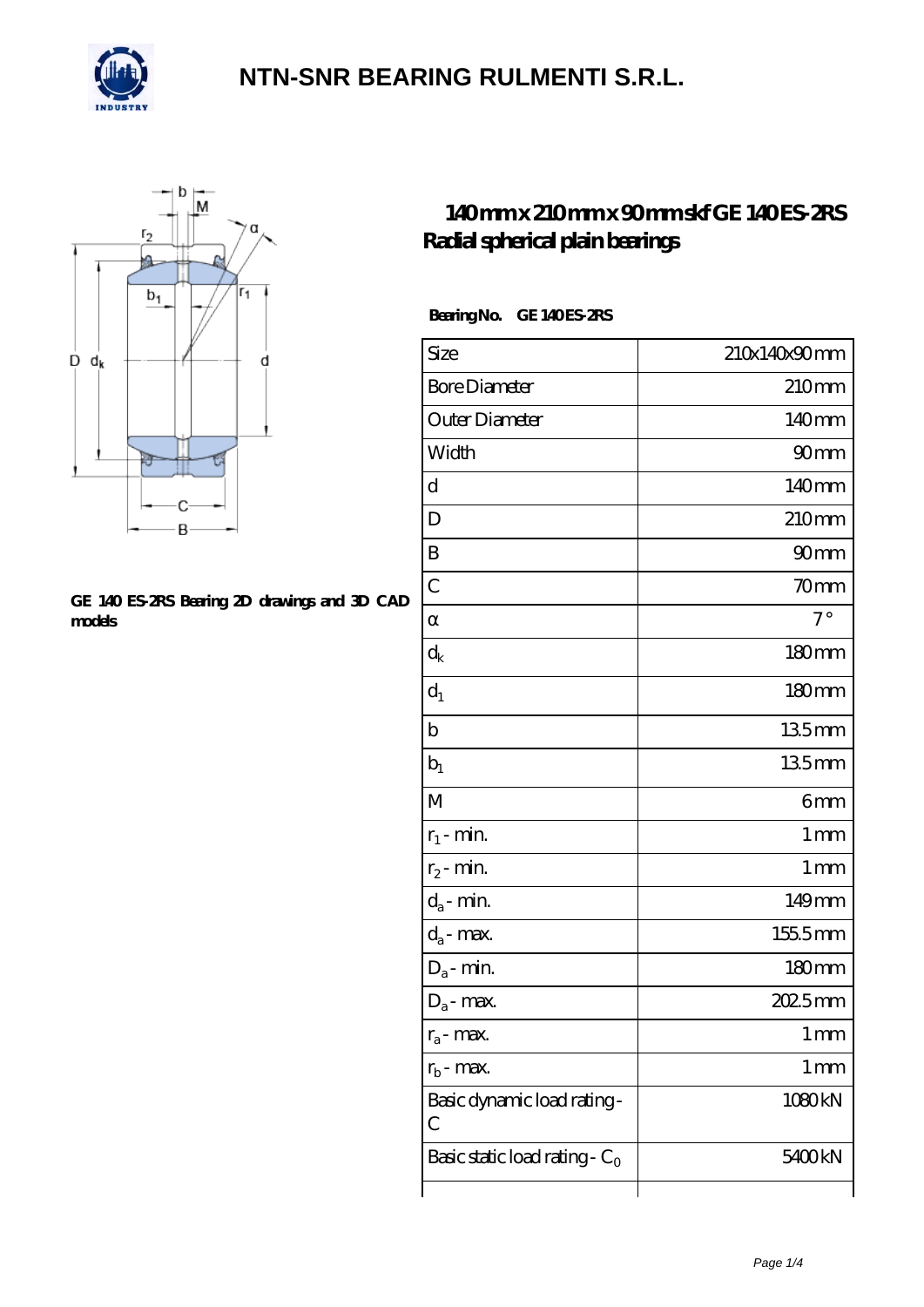

| Specific factor dinamic load<br>- K           | $100N/mm^2$                                                                                                                                                             |
|-----------------------------------------------|-------------------------------------------------------------------------------------------------------------------------------------------------------------------------|
| Specific factor static load -<br>$K_{\Omega}$ | $500N/mm^2$                                                                                                                                                             |
| Constant - $K_{\rm M}$                        | 330                                                                                                                                                                     |
| Category                                      | Spherical Plain Bearings -<br>Radial                                                                                                                                    |
| Inventory                                     | Q0                                                                                                                                                                      |
| Manufacturer Name                             | <b>SKF</b>                                                                                                                                                              |
| Minimum Buy Quantity                          | N/A                                                                                                                                                                     |
| Weight / Kilogram                             | 11.01                                                                                                                                                                   |
| Product Group                                 | <b>BO4264</b>                                                                                                                                                           |
| Self Aligning                                 | Yes                                                                                                                                                                     |
| Rolling Element                               | Spherical Plain                                                                                                                                                         |
| Material - Outer Member                       | Steel                                                                                                                                                                   |
| Material - Ball                               | Steel                                                                                                                                                                   |
| Material - Liner                              | Not Applicable                                                                                                                                                          |
| Relubricatable                                | Yes                                                                                                                                                                     |
| Enclosure                                     | 2 Seals                                                                                                                                                                 |
| <b>Other Features</b>                         | 2 Piece   Double Lip Seals  <br>Lubrication Hole and an<br>Annular Groove in Both<br>Rings                                                                              |
| Long Description                              | 140MM Bore; 70MM<br>Housing Width; 210MM<br>Outside Diameter; Spherical<br>Plain; Steel Outer Member;<br>Steel Ball; No Liner; 90MM<br>Overall Width;<br>Relubricatable |
| Inch - Metric                                 | Metric                                                                                                                                                                  |
| Category                                      | Plain Bearings Spherical<br>Radial                                                                                                                                      |
| <b>UNSPSC</b>                                 | 31171515                                                                                                                                                                |
| Harmonized Tariff Code                        | 8483.30.80.70                                                                                                                                                           |
| Noun                                          | Bearing                                                                                                                                                                 |
|                                               |                                                                                                                                                                         |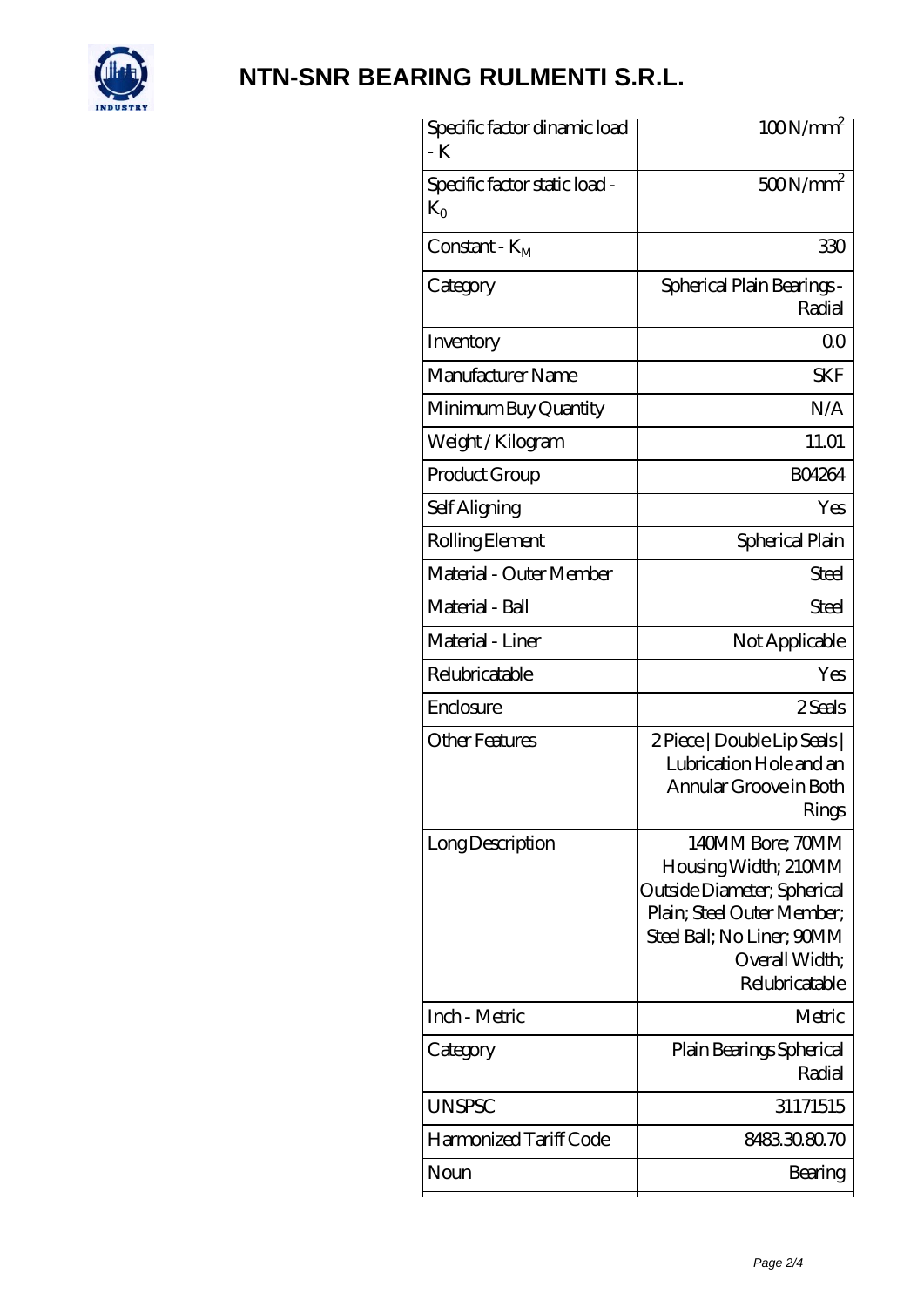

| Keyword 3                                       | Spherical                                   |
|-------------------------------------------------|---------------------------------------------|
| <b>Keyword String</b>                           | Plain Spherical Radial                      |
| Manufacturer URL                                | http://www.skf.com                          |
| Manufacturer Item Number                        | <b>GE 140ES-2RS</b>                         |
| Weight/LBS                                      | 24.251                                      |
| Outside Diameter                                | 8.268Inch   210Millimeter                   |
| Overall Width                                   | 3543Inch   90Millimeter                     |
| Housing Width                                   | 2756Inch   70Millimeter                     |
| Bore                                            | 5512Inch   140Millimeter                    |
| bore diameter:                                  | 140mm                                       |
| inner ring material:                            | Steel                                       |
| outside diameter:                               | 210mm                                       |
| outer ring width:                               | 70mm                                        |
| misalignment angle:                             | $7^{\circ}$                                 |
| grade:                                          | Commercial/Industrial                       |
| inner ring width:                               | 90mm                                        |
| overall width:                                  | 90 <sub>mm</sub>                            |
| bearing type:                                   | Radial                                      |
| radial static load capacity:                    | 5400 <sub>kN</sub>                          |
| lubrication type:                               | Requires Lubrication                        |
| radial dynamic load<br>capacity:                | 1080kN                                      |
| closure type:                                   | Sealed                                      |
| operating temperature<br>range:                 | $-30$ to + 130 $^{\circ}$ C $^{\circ}$<br>F |
| outer ring material:                            | <b>Steel</b>                                |
| manufacturer upc number:                        | 7316576609565                               |
| Lubricant                                       | Regular relubrication -<br>grease           |
| Design (sliding contact<br>surface combination) | Steel/steel                                 |
| Sealing solution                                | Double-lip seals                            |
|                                                 | 7°                                          |
|                                                 |                                             |